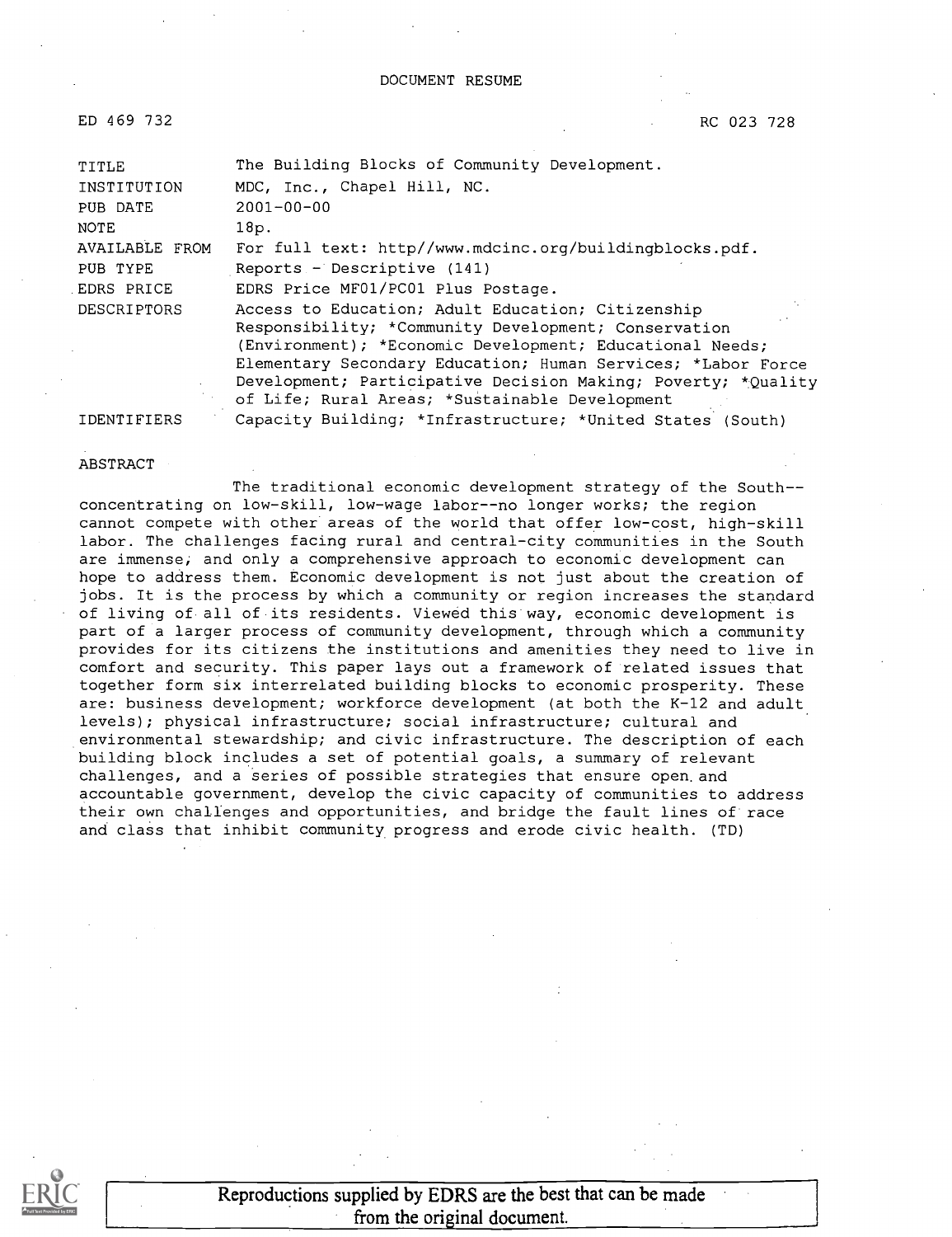# The Building Blocks of **Community** Development



U.S. DEPARTMENT OF EDUCATION<br>Office of Educational Research and Improvement

EDUCATIONAL CENTER (ERIC)<br>
This document has been reproduced as<br>
received from the person or organization originating it.

Minor changes have been made to Minor changes have been made to<br>improve reproduction quality.

Points of view or opinions stated in this<br>document do not necessarily represent official OERI position. or policy.



Expanding Opportunity · Reducing Poverty · Building Inclusive Communities.

PERMISSION TO REPRODUCE AND DISSEMINATE THIS MATERIAL HAS BEEN GRANTED BY

<sup>10</sup> THE EDUCATIONAL RESOURCES<br>1 INFORMATION CENTER (ERIC)

BEST COPY AVAILABLE 2

ශ  $\sim$  $\sim$  $\mathsf{M}$  $\sim$  $\bullet$ 

ED 469 732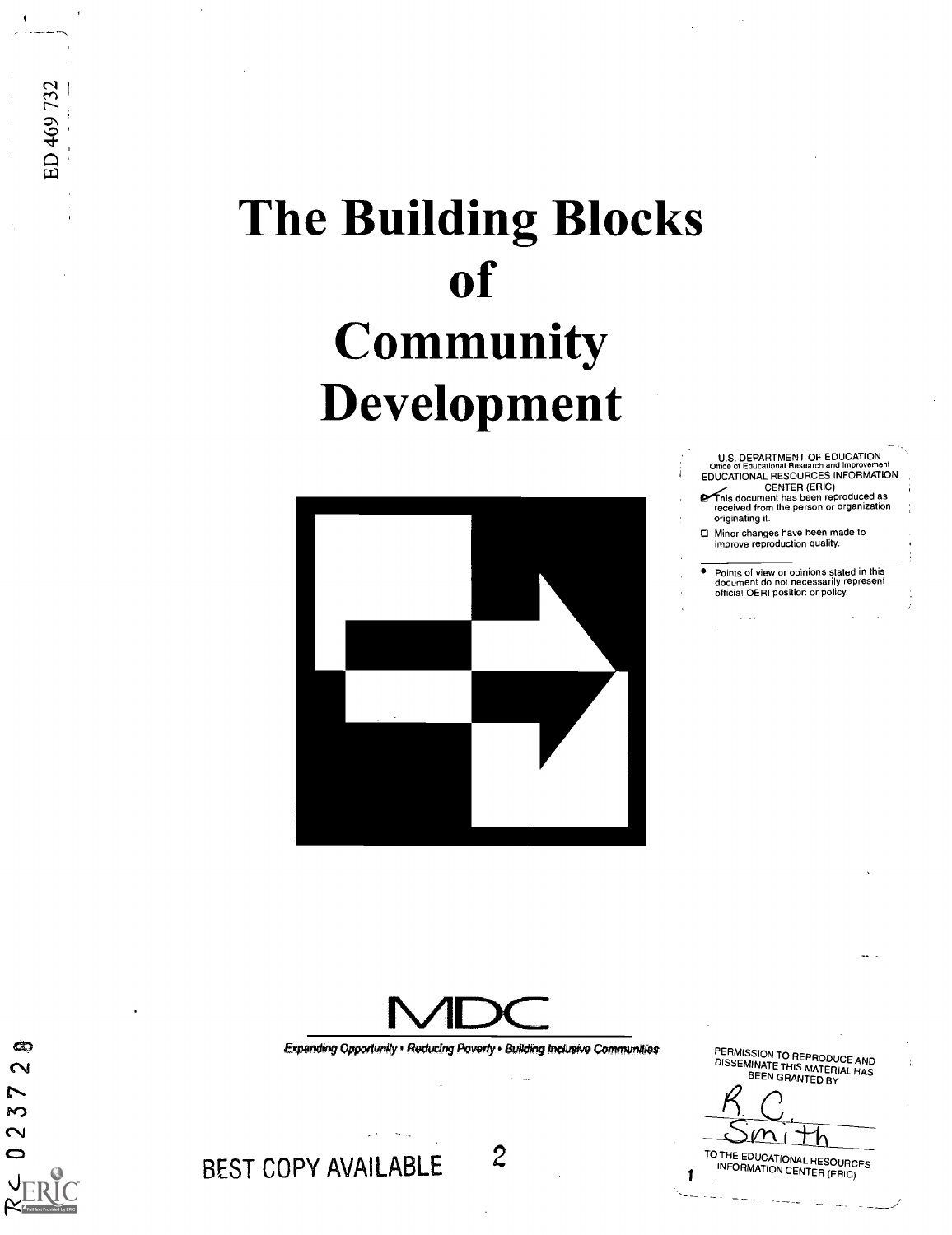#### MDC, INC.

The mission of MDC is to advance the South through strategies that expand opportunity, reduce poverty, and build inclusive communities. The organization furthers its mission by analyzing economic, workforce, and demographic trends to identify challenges that impede progress for the region and its people. To address those challenges, MDC works from multiple angles, including: developing responsive public policies; demonstrating effective programs; building institutional and community capacity for progress; and informing the public dialog on development issues.

Established in 1967 to help North Carolina make the transition from an agricultural to an industrial economy and from a segregated to an integrated workforce, MDC has spent the last 35 years publishing research and developing policies and programs to strengthen the workforce, foster economic development, and remove the barriers between people and jobs. MDC now works to facilitate the South's transition to a high-performing, multiracial society where economic, workforce, and community development work for all people and communities.

MDC is a private, nonprofit organization supported with grants and contracts from foundations; federal, state, and local governments; and the private sector.

Revised October 2001

MDC, Inc. P.O. Box 17268 Chapel Hill, NC 27516-7268

Telephone: (919) 968-4531 Fax: (919) 929-8557 www.mdcinc.org

© Copyright 2002 MDC, Inc.

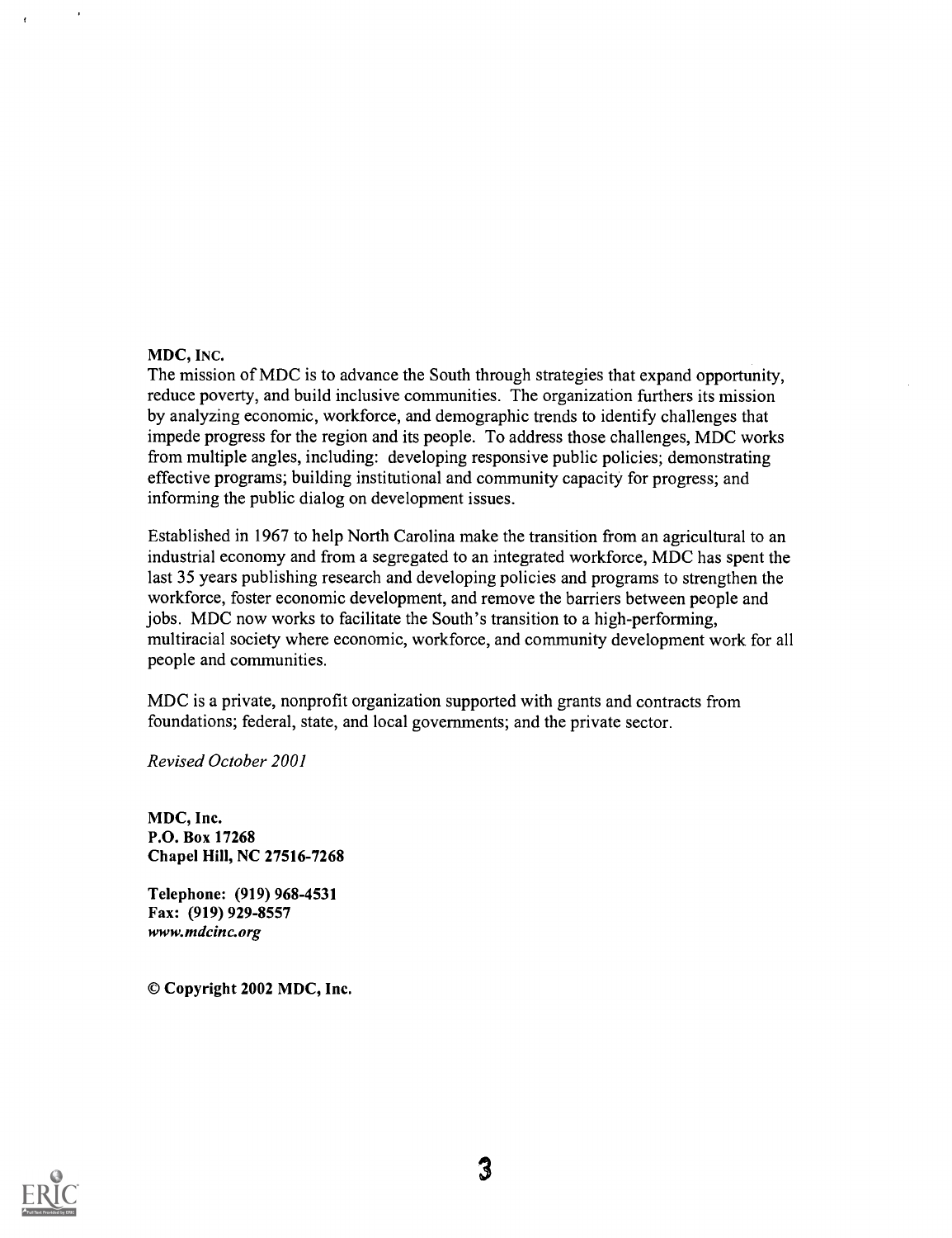### The Building Blocks of Community Development

#### Introduction

The challenges facing rural communities and central city neighborhoods in the South are immense, and only a comprehensive approach to economic development can hope to address them. This paper is intended as a resource, a place to start for local leaders striving to find solutions. It lays out a framework of related issues that together form the six, interrelated building blocks to economic prosperity. They are:

- Business Development
- Workforce Development
- **Physical Infrastructure**
- Social Infrastructure
- Cultural and Environmental Stewardship
- Civic Infrastructure

#### A New View of Economic Development

Historically, the South has viewed economic development more narrowly than this Building Blocks model. Through much of the Twentieth Century, the region sought to capitalize on the assets it had  $-\alpha$  abundant land and a surplus of undereducated workers – to spur economic development. Combined with other factors, this formula resulted in a concentration of low-skill, low-wage labor. Growing numbers of people moved into nonagricultural work, though it failed to lift them out of poverty. Moreover, by the late Twentieth Century the South found that it could no longer compete with other areas of the world that offered low-cost, high-skill labor. Visionary leaders soon recognized that the old recipe for economic progress no longer worked.

The Building Blocks of Community Development provides the region's leaders with a comprehensive new paradigm for understanding economic development. Economic development is not just about the creation of jobs. It is the process by which a community or region increases the standard of living of all of its residents. Viewed this way, economic development is part of a larger process of community development, through which a community provides for its citizens the institutions and amenities they need to live in comfort and security. The attributes of a fully developed community inclusive community leadership, effective schools, access to quality medical care, ample opportunity for productive and lucrative work, good roads and clean water  $-$  are both a by-product of positive economic performance and a foundation for future prosperity. These are the true measures of economic progress.

As a community seeks to develop a healthy, competitive, and sustainable economy, it must first construct a strong economic base. Focusing only on traditional goals of job creation and increased production leaves that base vulnerable to changing economic trends. To build a lasting foundation, communities should strive to create the conditions necessary for supporting a cycle of development. First, a community needs good jobs that allow people to build and reinvest wealth. This, in turn, generates revenue for public and private investment in effective schools, innovative government, strong

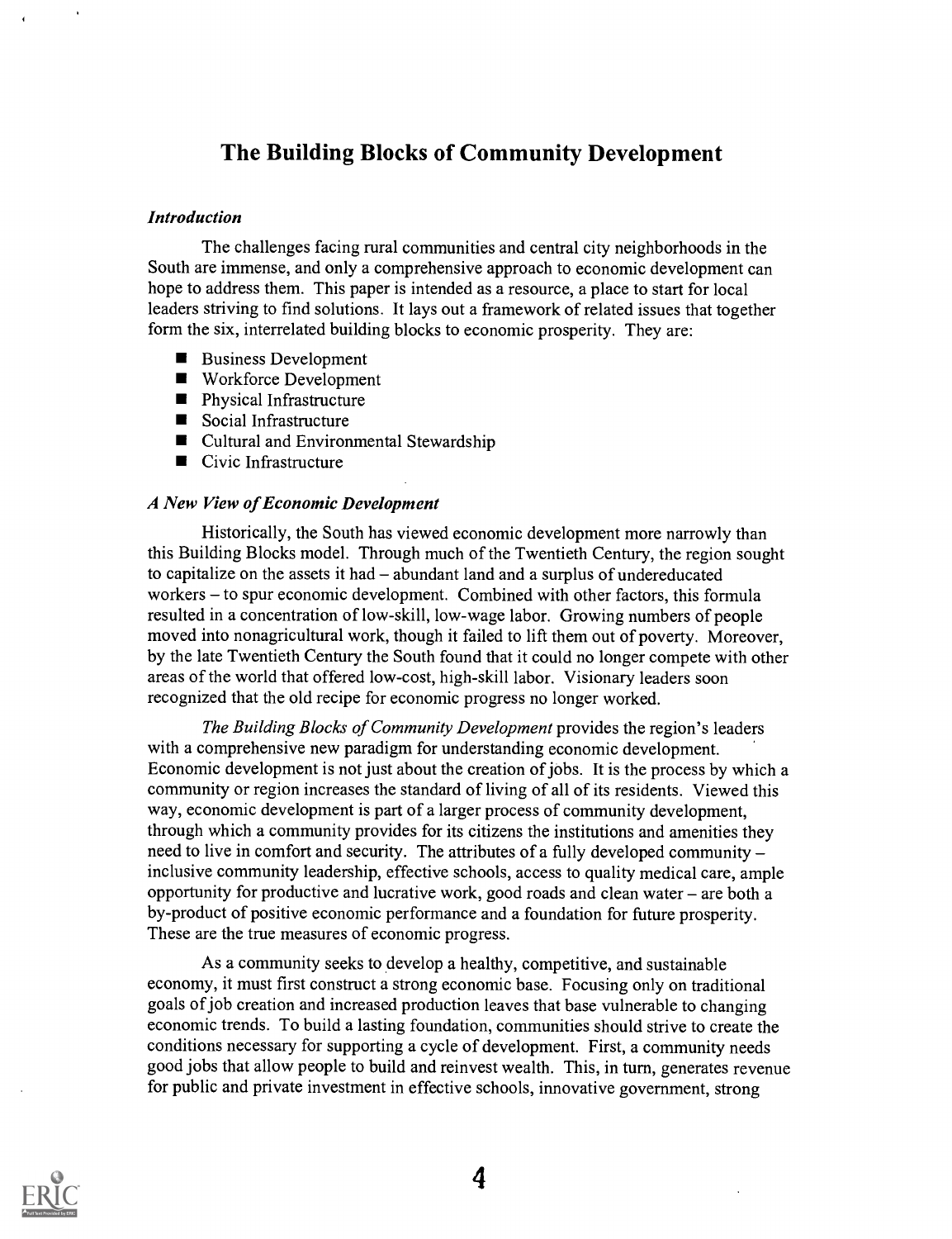development and community organizations, and the physical and social infrastructure. These investments result in a capable, productive workforce; a safe, appealing environment; good public health; and broad community involvement. Finally, these conditions cycle back to the beginning, providing the foundation for good jobs.



#### The Cycle of Development

Looking forward, the South will need to make a fundamental shift in its strategy for development in order to produce economic conditions that will support this cycle of development. Both urban and rural leaders will need to manage these necessary transitions from an emphasis on growth as a goal to an emphasis on development as a goal.

| From emphasis on growth as a goal                   | To emphasis on development as a goal        |
|-----------------------------------------------------|---------------------------------------------|
| More jobs                                           | More high-quality jobs                      |
| Low-skill, low-wage labor                           | High-skill, high-value labor                |
| Traditional infrastructure (roads, water,           | Traditional plus emerging infrastructure    |
| sewer, etc.)                                        | (telecommunications)                        |
| Human services, such as child and elder             | Human services as integral to development   |
| care, health care, and housing, as peripheral       |                                             |
| to development                                      |                                             |
| Heritage preservation, <i>i.e.</i> , protecting the | Utilizing cultural and environmental assets |
| physical and built environment, as                  | as tools for community building and         |
| grounded solely in the past                         | development                                 |
| Maintaining traditional models of civic             | Developing broad, diverse community         |
| participation and governance                        | leadership and a government that works for  |
|                                                     | all people                                  |

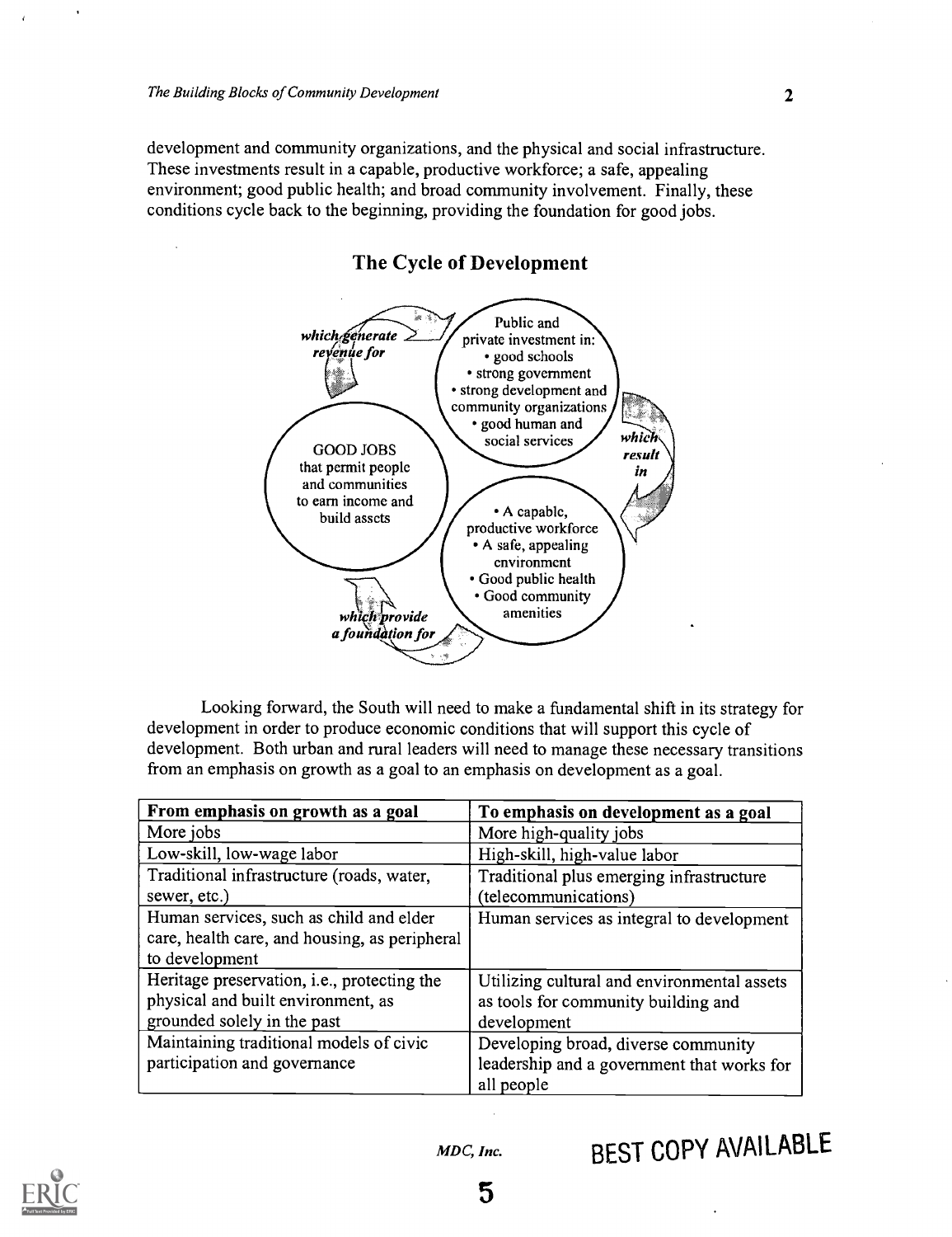The six building blocks presented in the following pages offer a comprehensive framework for effectively navigating the transition to a stronger economic foundation and a more equitable community. The description of each building block includes a set of potential goals, a summary of relevant challenges, and a series of possible strategies (including specific examples and resources) to overcome those challenges. An introductory outline of each block and its goals follows.



MDC, Inc.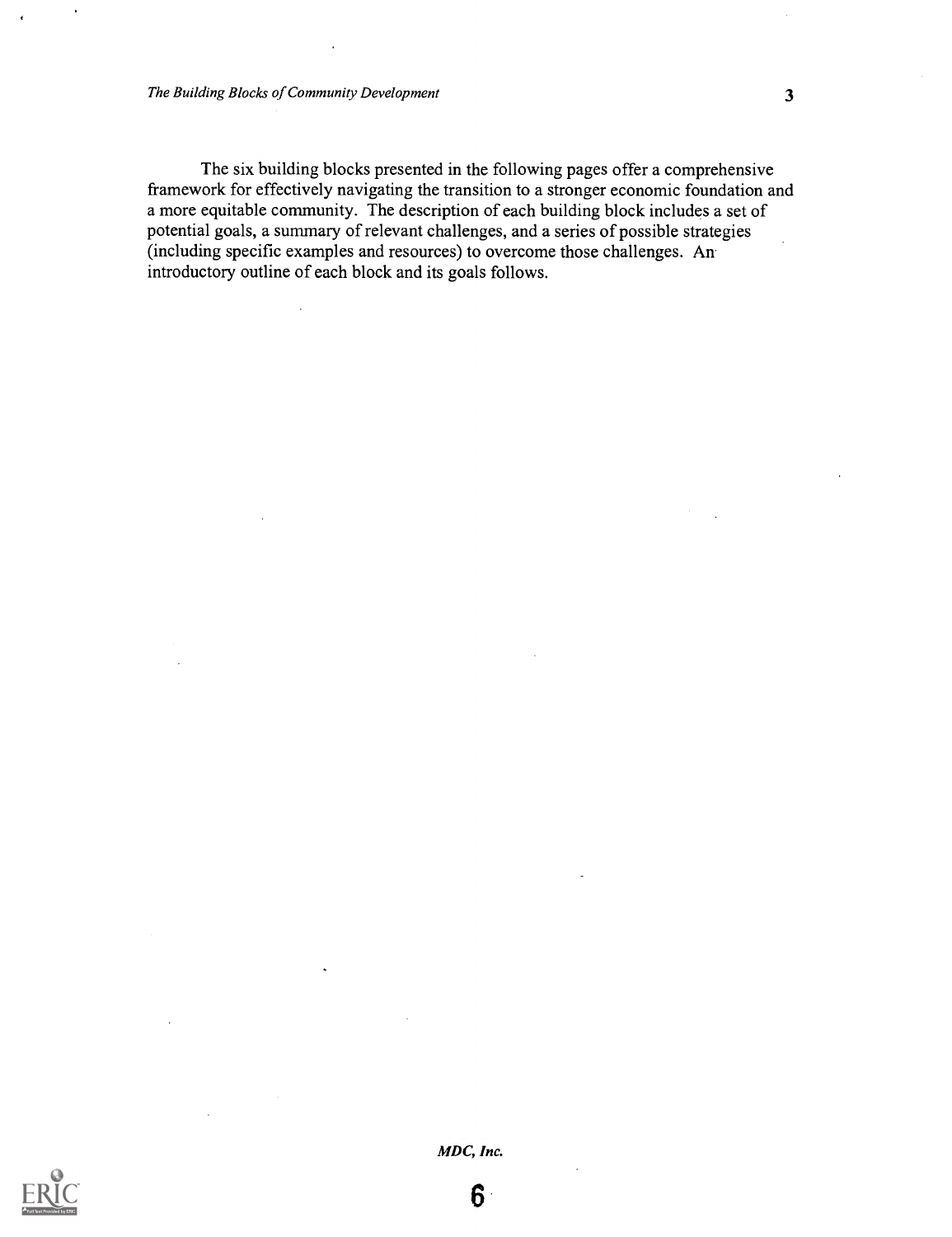$\hat{\boldsymbol{\theta}}$ 

 $\hat{\textbf{r}}$ 

| The Building Blocks of Community Development |  |
|----------------------------------------------|--|
| MDC Inc.                                     |  |

| <b>Business Development</b>                                                                                                                                                                                                                                                                                                                                                                                                                                                           | <b>Workforce Development</b>                                                                                                                                                                                                                                                                                                                                                                             |  |
|---------------------------------------------------------------------------------------------------------------------------------------------------------------------------------------------------------------------------------------------------------------------------------------------------------------------------------------------------------------------------------------------------------------------------------------------------------------------------------------|----------------------------------------------------------------------------------------------------------------------------------------------------------------------------------------------------------------------------------------------------------------------------------------------------------------------------------------------------------------------------------------------------------|--|
| Vision: Build the economic base and create larger<br>numbers of higher-quality jobs - jobs that provide<br>a living wage, good benefits, and potential for<br>advancement.<br>Goals:<br>Reorient the economic base to be more<br>٠<br>competitive in the knowledge economy.                                                                                                                                                                                                           | Vision: Create a high-skill, high-value workforce, the<br>human resource base required for the knowledge<br>economy.<br>Goals:<br>$\bullet$<br>Educate every child to the high standards<br>demanded by society and the economy.                                                                                                                                                                         |  |
| Foster entrepreneurial development.<br>٠<br>Build the assets and resources necessary<br>٠<br>for economic development in low-wealth<br>communities.                                                                                                                                                                                                                                                                                                                                   | Help all adults stay fit for work in the<br>knowledge economy.<br>Provide the skills necessary for adults with<br>low literacy levels and other barriers to<br>employment to participate in the economic<br>mainstream.                                                                                                                                                                                  |  |
| <b>Physical Infrastructure</b>                                                                                                                                                                                                                                                                                                                                                                                                                                                        | <b>Social Infrastructure</b>                                                                                                                                                                                                                                                                                                                                                                             |  |
| Vision: Utilize transportation and tele-<br>communications to connect the community with<br>distant markets, people, and educational options;<br>provide essential infrastructure to ensure public<br>health and safety.<br>Goals:<br>Provide the infrastructure required to<br>۰<br>safeguard public health.<br>Connect communities in the economic<br>٠<br>shadows to areas with economic activity.<br>Invest in the basic infrastructure needed for<br>٠<br>the knowledge economy. | Vision: Provide social supports to enable all people<br>to live and work with dignity.<br>Goals:<br>Provide affordable, quality health care for all<br>٠<br>people.<br>Provide pathways to self-sufficiency for<br>٠<br>economically vulnerable persons and families.<br>View safe, affordable housing as a human<br>right and home ownership as an asset-building<br>tool for families and communities. |  |
| <b>Cultural and Environmental Stewardship</b>                                                                                                                                                                                                                                                                                                                                                                                                                                         | <b>Civic Infrastructure</b>                                                                                                                                                                                                                                                                                                                                                                              |  |
| Vision: Preserve and enhance the natural, cultural,<br>historical, and built environments.<br>Goals:                                                                                                                                                                                                                                                                                                                                                                                  | Vision: Create a culture of civic decision-making and<br>problem-solving that is forward looking, accountable,<br>and inclusive.                                                                                                                                                                                                                                                                         |  |
| Preserve, develop, and capitalize upon the<br>distinctive cultural and historical assets of<br>the community.<br>Balance the need for development and<br>$\bullet$<br>preservation in land use and environmental<br>stewardship.<br>Preserve clean air and water as community<br>٠<br>assets and health necessities for future<br>generations.                                                                                                                                        | Goals:<br>Ensure open and accountable government that<br>$\bullet$<br>hears and values all voices.<br>Develop the civic capacity of communities to<br>$\bullet$<br>address their own challenges and opportunities.<br>Bridge the fault lines of race and class that inhibit<br>$\bullet$<br>community progress and erode civic health.                                                                   |  |



MDC, Inc.

J.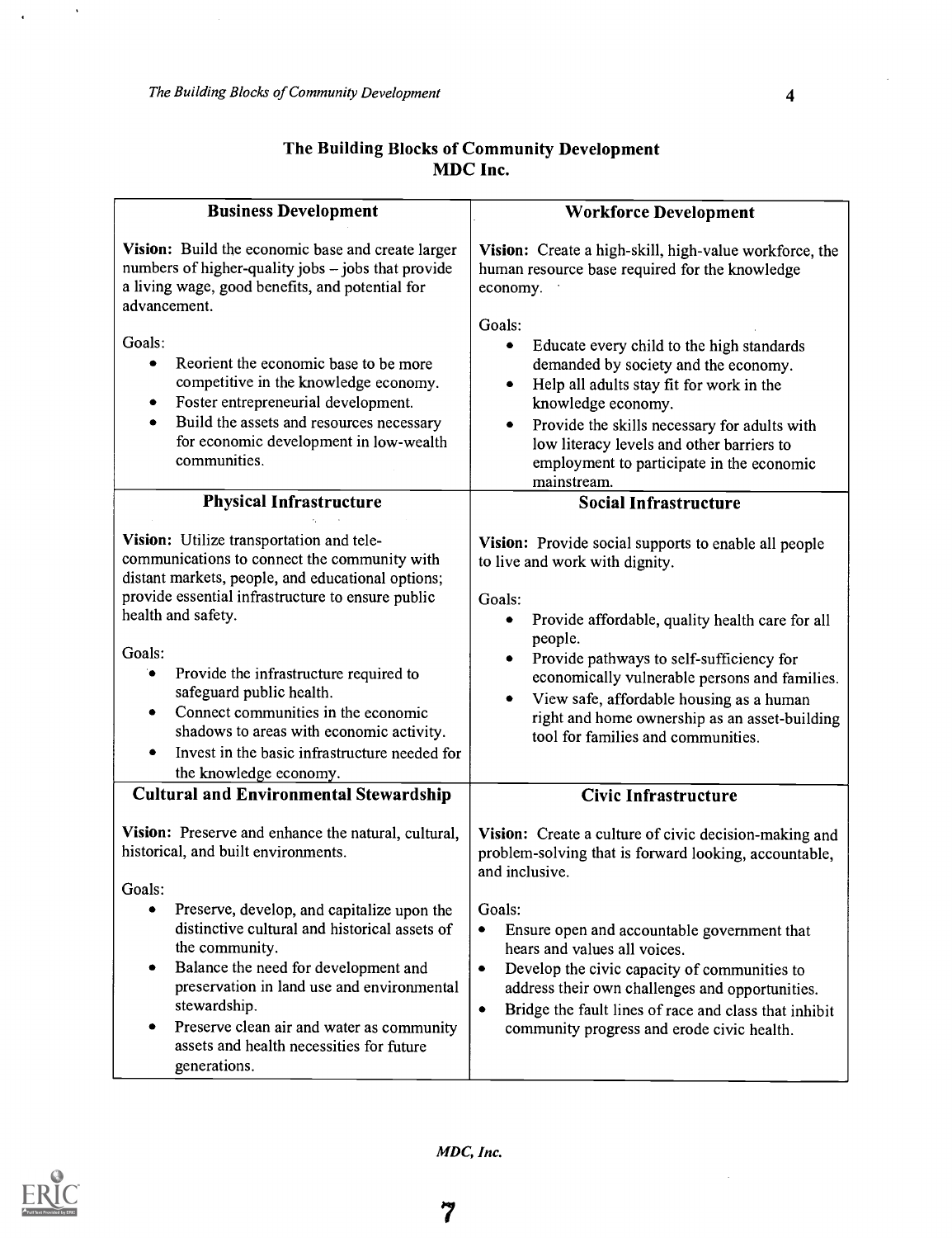#### BUSINESS DEVELOPMENT

Creating a strong economic base requires community leaders to be as concerned about building the income and assets of local residents as they are about job creation and increased productivity. Under this framework, business development must be supported by an emphasis on job equity, job security, and poverty alleviation. Only then will an economy truly work for all people over time. A comprehensive vision of business development entails building the economic base and creating larger numbers of higherquality jobs  $-$  jobs that provide a living wage, good benefits, and the potential for advancement. In keeping with this vision, Southern communities should focus on three goals for business development:

- Reorient the economic base to be more competitive in the knowledge economy.
- Foster entrepreneurial development.
- Build the assets and resources necessary for economic development in low-wealth communities.

#### Challenges

Many challenges have impeded progress toward these goals. During the last half of the Twentieth Century, the South prospered as a home for low-wage, low-skill routine manufacturing. As globalization and technological innovation have forced fundamental changes in industrial employment, the presence of traditional manufacturing has plummeted, permanently eroding the economic foundations of many communities. According to a 2000 study by the Southern Rural Development Center, manufacturing industries in the South employed fewer people in 1998 than in 1990; in that same timespan, seven of every ten new jobs were primarily in the low-wage service sector.

In an attempt to replace the departed industries, many rural communities still concentrate their hopes for renewal on outdated concepts of industrial recruitment while ignoring or underutilizing local assets. Communities often see themselves as having no choice but to embark on the industrial buffalo hunt, even though many rural areas lack the workforce, infrastructure, and amenities that industry requires to thrive.

Furthermore, many rural and central city communities share an inability to adapt to the higher-growth industries that drive the knowledge economy. Cities such as Austin, TX, and Raleigh-Durham-Chapel Hill, NC, have capitalized on the presence of local universities and a knowledge-rich workforce to emphasize high-tech services and the information technology sector. The result has been exponential employment growth over the last two decades. Other large cities throughout the South have similarly flourished by focusing on such high-growth sectors as financial services, global trading and manufacturing, and tourism. "New economy" cities like these increasingly determine the fortunes of the South, while many Southern cities and rural areas remain mired in slowgrowth, low-value-added industries.



MDC, Inc.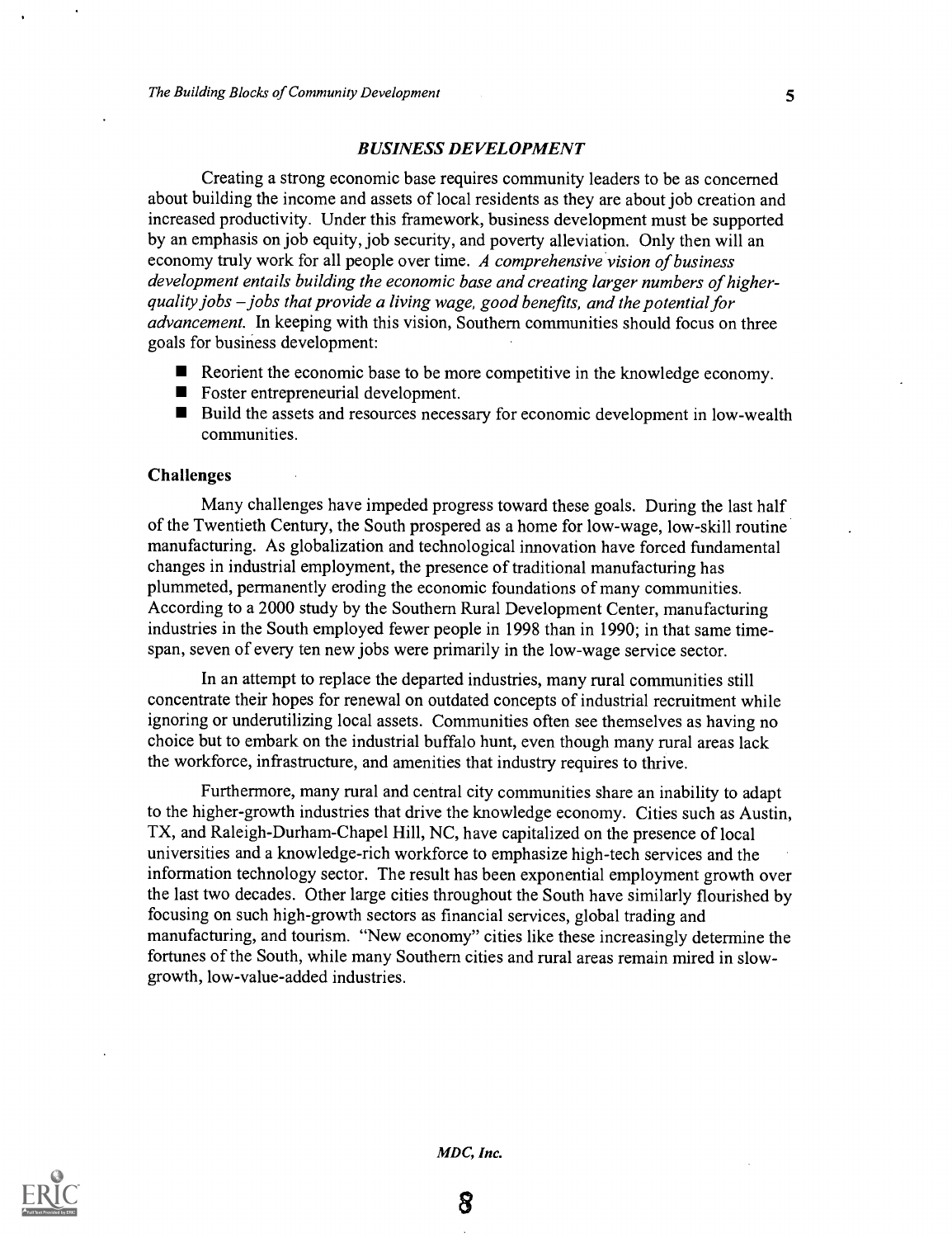#### Strategies

Reorient the economic base to be more competitive in the knowledge economy.

- Support existing businesses as they transition to the new production structures and marketing techniques demanded by the changing economy. Promising resources include:
	- o North Carolina Small Business and Technology Development Center, Raleigh, NC (www.sbtdc.org)
	- o Enterprise Corporation of the Delta, Jackson, MS (www.ecd.org)
- Develop industry clusters to enhance the competitiveness of interrelated small and medium-sized businesses. A promising example is:
	- o Hosiery Technology Center, Hickory, NC (www.hosetec.com)
- Establish flexible business networks that foster interfirm collaboration and engender economies of scale. Promising examples include:
	- o Northeast Oklahoma Manufacturers Council, Okmulgee, OK (www.ocevnet.org/neomc)
	- o Appalachian by Design, Lewisburg, WV (www.abdinc.org)

Foster entrepreneurial development.

- Establish community development financial institutions that provide financing for new businesses. Promising examples include:
	- o Center for Community Self-Help, Durham, NC (www.self-help.org)
	- o Arkansas Enterprise Group, Arkadelphia, AR (www.arenterprise.org)
	- o Appalbanc, Berea, KY
- I Identify and develop comparative advantages and assets. A promising resource is:
	- o American Planning Association's Understanding Your Economy guidebook
- Encourage skills development and entrepreneurship training through community  $\blacksquare$ college and university programs and private sector investments. A promising resource is:
	- o REAL Enterprises (www.realenterprises.org)

#### Build the assets and resources necessary for economic development in low-wealth communities.

- **Pool resources by emphasizing a regional approach to business recruitment and** development. A promising example is:
	- o New River Valley Region, Southwestern Virginia (www.nrvalliance.org)
- Develop the capacity of community-based philanthropies that create opportunities for a revived economy. Promising examples and resources include:
	- o East Tennessee Foundation, Knoxville, TN (www.easttennesseefoundation.org)
	- o Southern Philanthropy Consortium (www.secf.org/SpecialProjects sophil.asp)

### BEST COPY AVAILABLE

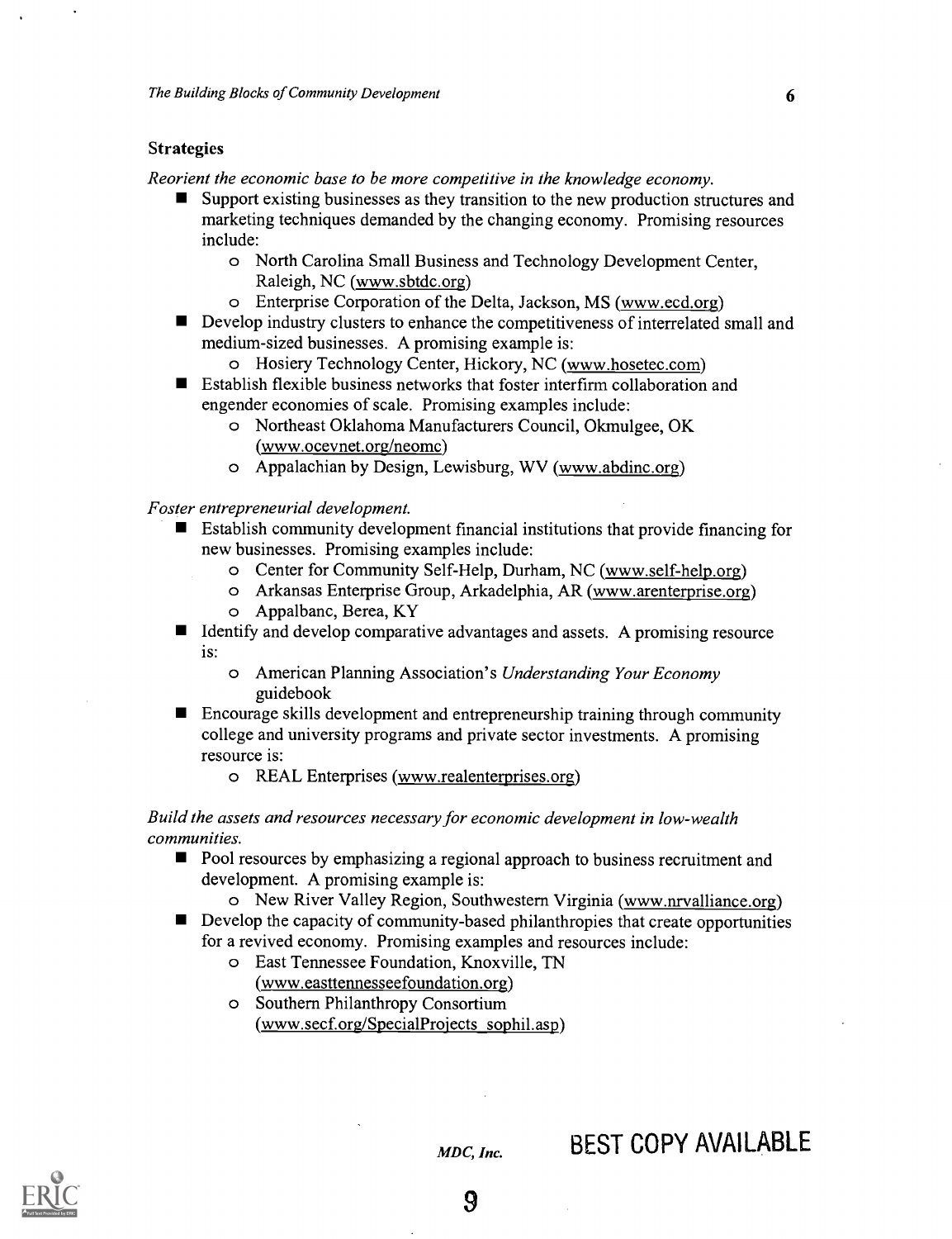#### WORKFORCE DEVELOPMENT

For much of the Twentieth Century, the South's attitudes about workforce development and education reflected its limited vision of business development. The South can no longer rely on low-skill labor, low-wage jobs, and low-value-added industries if its workforce hopes to keep pace in a dynamic economy. A comprehensive vision of workforce development entails building a high-skill, high-value workforce, the human resource base required for the knowledge economy. In keeping with this vision, Southern communities should focus on three goals for workforce development:

- Educate every child to the high standards demanded by society and the economy.
- $\blacksquare$  Help all adults stay fit for work in the knowledge economy.
- **Provide the skills necessary for adults with low literacy levels and other barriers** to employment to participate in the economic mainstream.

#### Challenges

The challenges confronting this vision of workforce development can be separated into two spheres  $-$  challenges facing the K-12 system and challenges facing adult education and training. For K-12 schools, perhaps the most glaring challenge is the persistent achievement gap that separates poor and minority students from their counterparts. A 2001 national study by The Education Trust shows that African American and Latino students obtain college degrees at half the rate of white students. Even more alarmingly, the report notes that students from wealthy families (income in the top quartile) are nearly seven times as likely as students from poor families (bottom quartile) to earn a bachelor's degree.

Many factors contribute to form these disparities. A profound lack of resources is one factor, as low-wealth rural and central city school districts are vastly underfunded. In the same study, The Education Trust highlights an average funding disparity of \$1,139 per student between high-poverty and low-poverty school districts - a difference of \$34,170 in investment in each class of 30 students. Another factor is that high-poverty school districts have higher percentages of unqualified and inexperienced teachers. Diminishing levels of political support for public schooling, a lack of community engagement and accountability, and a culture of low expectations that permits many students to be labeled as low performers and dismissed as expendable are also factors. As a result of these varying factors, too many students graduate from high school without the skills or pathways needed for a successful transition to college or to the workforce.

A primary challenge in the field of adult education is that the rapid transition to the knowledge economy has left many adults without marketable skills. They find themselves marooned in low-wage, service sector jobs with few opportunities for upward mobility. This cycle remains difficult to break, as many job training and welfare-to-work programs focus primarily on job placement rather than on job quality and upward mobility. In addition, a more specific challenge facing adult educators is how to meet the educational and social service needs of the expanding Latino immigrant population.

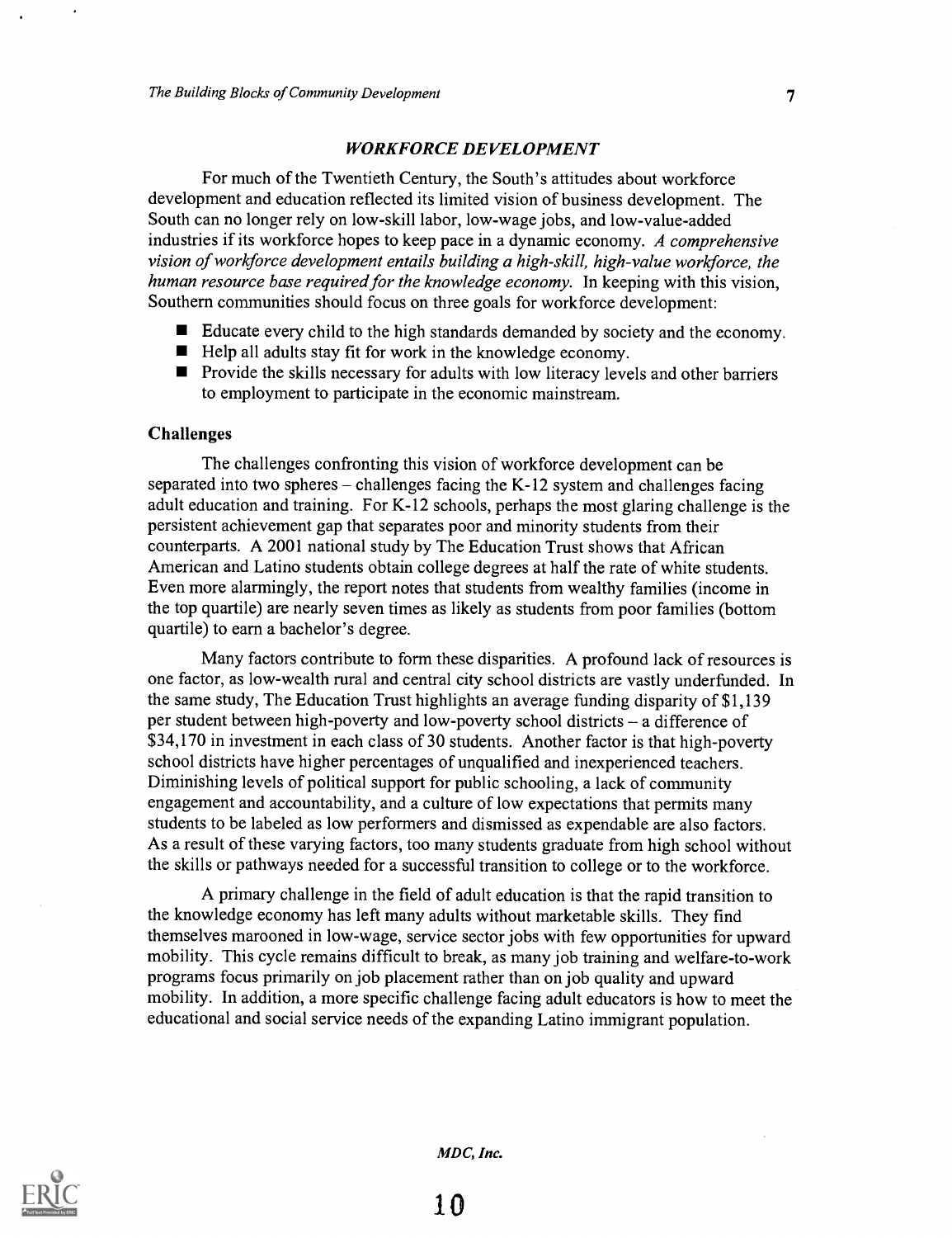#### **Strategies**

Educate every child to the high standards demanded by society and the economy.

- Foster culture of high expectations for every child. A promising example is: o Indiana School Guidance and Counseling Leadership Project
	- (www.mdcinc.org/past projects); Indiana Student Achievement Institute (http://asai.indstate.edu/indiana student achievement institute.htm)
- Deepen community support and accountability. Promising examples and resources include:
	- o Public Education Network (www.publiceducation.org)
	- o Texas Interfaith Education Alliance, Austin, TX
		- $(www.aecf.org/publications/advocasey/organizing)$
- Create seamless transitions from school to college and school to work. A promising example is:
	- o Alliance for Achievement Initiative (www.mdcinc.org/past \_projects)

Help all adults stay fit for work in the knowledge economy.

- Make education a lifelong process, utilizing community colleges in particular as flexible, accessible institutions where adults can upgrade their skills in order to keep pace with the demands of the changing economy. Promising examples include:
	- o Miami-Dade Community College, Miami, FL (www.mdcc.edu)
	- o El Paso Community College, El Paso, TX (www.epcc.edu)

Provide the skills necessary for adults with low literacy levels and other barriers to employment to participate in the economic mainstream.

- Develop the capacity and effectiveness of the employment and training system. A promising resource is:
	- o The Annie E. Casey Foundation's Jobs Initiative (www.aecf.org/jobsinitiative)
- **Emphasize job quality and opportunities for advancement in job training and** placement programs. Promising examples include:
	- o Project Quest, San Antonio, TX (www.questsa.com)
	- o Good Faith Fund, Pine Bluff, AR (www.arenterprise.org)
- **Provide immigrants with the needed services, education, and skills training to** maximize their contribution within the workforce.

#### PHYSICAL INFRASTRUCTURE

Given the breaking tidal wave of globalization, a vision for a comprehensive and equitable physical infrastructure in rural and central city communities now involves much more than simply repairing roads or accessing clean water. A comprehensive vision for a strong physical infrastructure entails utilizing transportation and telecommunications to connect the community with distant markets, people, and educational options; and



MDC, Inc.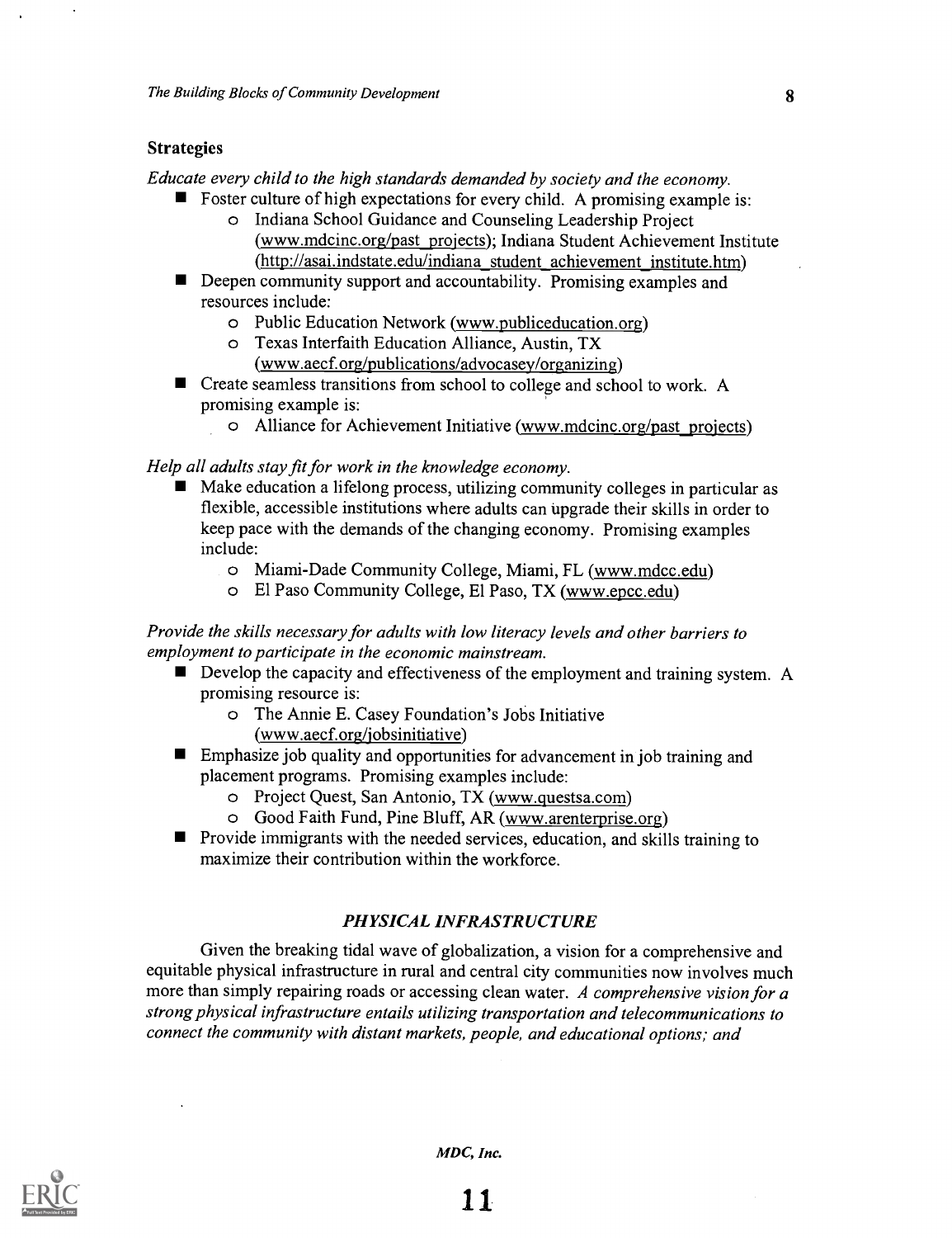providing essential infrastructure to ensure public health and safety. In keeping with this vision, Southern communities should focus on three goals for physical infrastructure:

- **P** Provide the infrastructure (water, sewer, air) required to safeguard public health.
- Connect communities in the economic shadows to areas with economic activity.
- Invest in the basic infrastructure needed for the knowledge economy.

#### Challenges

Rural and central city communities in the South face significant challenges as they strive to improve their physical infrastructure. Water and sewer systems that do not meet the needs of development are a continual challenge to public health in central city neighborhoods. Contrastingly, rural communities have always faced problems of underdevelopment, resulting in insufficient or nonexistent water and sewer systems. In addition, poor air quality is a growing concern in both central city and rural communities.

Both rural communities and central city neighborhoods in the South suffer from a lack of transportation options. Many residents in low-wealth communities do not have use of a car, and there is often not a reliable or comprehensive system of public transportation to use as an alternative. On a broader scope, while most metro areas are well positioned along routes of economic activity, rural areas often struggle to establish transportation links to distant markets. Sufficient transportation infrastructure is increasingly needed for the global economy to reach into disconnected rural communities and vice versa.

A strong telecommunications infrastructure can reduce that distance to the click of a mouse, so bridging the so-called digital divide is a final challenge for both rural and central city communities. Lacking a telecommunications infrastructure puts businesses and educational institutions at a distinct disadvantage in today's economy.

#### Strategies

Provide infrastructure required to safeguard public health.

- Establish collaborative partnerships to improve air and water quality. A promising example is:
	- o Chattanooga, TN
		- (www.sustainable.org/casestudies/tennessee/TN af chattanooga.html)
- Leverage community resources to enable access to water in underdeveloped areas. A promising example is:
	- o Coalfield Water Development Fund, Big Stone Gap, VA (www.me.cc.va.us/dept/fdnpages/water.htm)

Connect communities in the economic shadows to areas with economic activity.

- Develop local public transportation networks as both a necessary service and a potential source of employment. A promising resource is:
	- o Community Transportation Association of America (www.ctaa.org)
- Establish regional partnerships to develop road, air, and rail infrastructures needed to connect to areas of economic vitality.

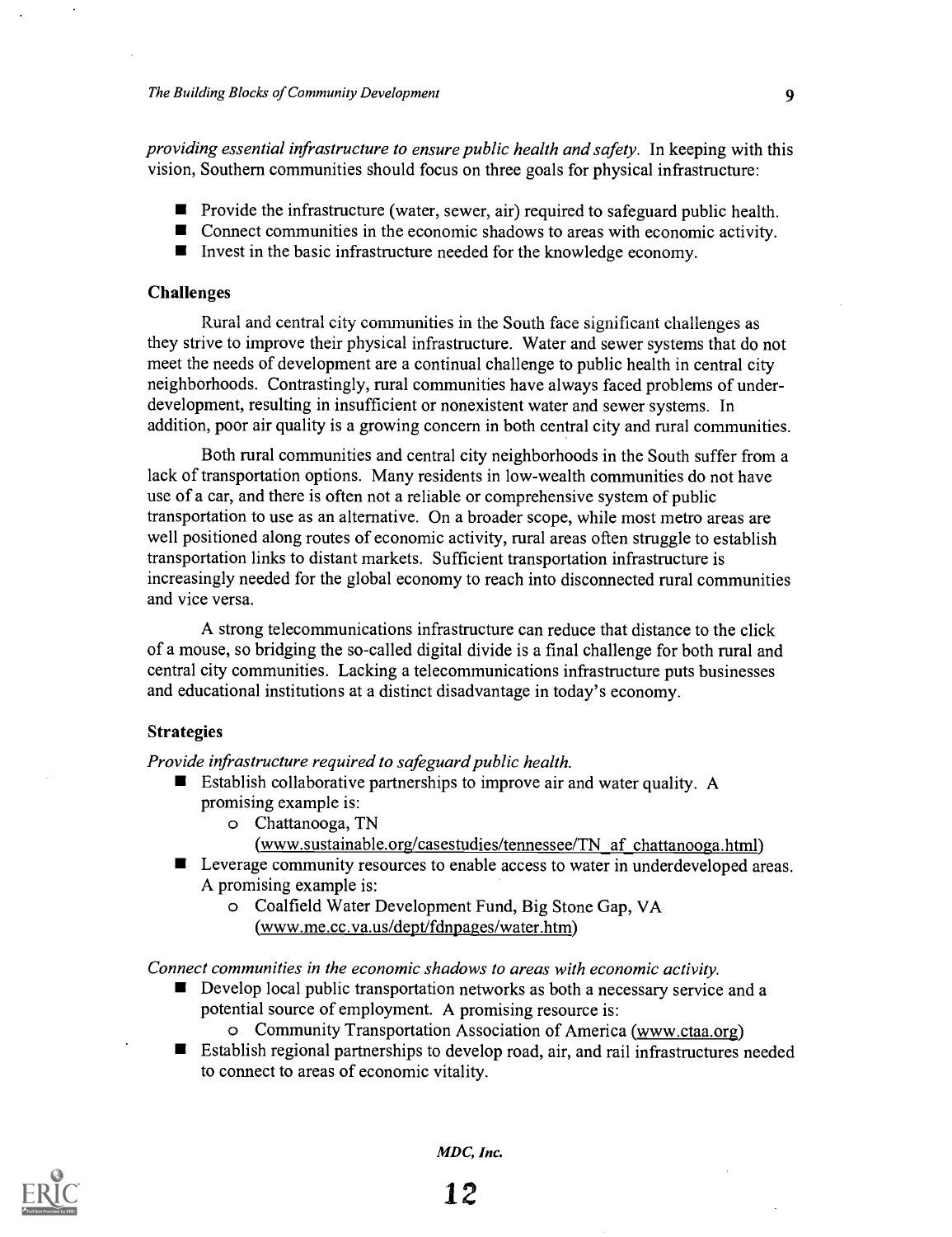Invest in the basic infrastructure for the knowledge economy.

- Spread affordable telecommunications access to rural communities and central city neighborhoods. Promising examples and resources include:
	- o LaGrange, GA (www.lagrange-ga.org/cityGovernment/economicDevelopment.cfm)
	- o Blacksburg Electronic Village, Blacksburg, VA (www.bev.net)
	- o Explornet, Inc. (www.explornet.org)

#### SOCIAL INFRASTRUCTURE

A community's social infrastructure, including such supports as health care, child and elder care, affordable housing, and income support programs, increasingly determines the success of development efforts that seek to build the capacity for sustainable economic prosperity. Without these human and social supports, marginalized people and communities often do not have the assets to weather economic downturns. A comprehensive vision for a strong social infrastructure entails providing social supports to enable all people to live and work with dignity. In keeping with this vision, Southern communities should focus on three goals:

- **Provide affordable, quality health care for all people.**
- **Provide pathways to self-sufficiency for economically vulnerable persons and** families.
- View safe, affordable housing as a human right and home ownership as an assetbuilding tool for families and communities.

#### Challenges

Each of the aforementioned areas of social support has reached a level of crisis in the South. As of 1999, 17.6 percent of Southerners had no health insurance coverage, and the figure is higher for such demographic segments as poor people, people of color, people with low educational attainment, and people living in rural areas (Current Population Survey, 2000). Compounding this problem, rural communities and central city neighborhoods have on average far fewer health care facilities and trained health care providers than do suburban communities. Furthermore, this comes at a time when the country's population is aging rapidly. By 2010, the South will have an estimated 2.3 million more people ages 65 years and older (State of the South 2000).

This lack of access to health care and other social supports is a particularly daunting problem for economically vulnerable families. Welfare programs have not been widely successful in alleviating poverty or in preparing people for long-term success in the labor market. Many people who have transitioned from welfare to work continue to face significant barriers  $-$  low wages, expensive child care, inadequate health care, limited transportation options, etc.  $-$  to maintaining self-sufficiency. For example, according to a 2000 report by the Urban Institute, low-income families (annual earnings of no more than 200 percent of the federal poverty level) spend an average of 16 percent of their monthly earnings on child care (compared to the 6 percent spent by higherearning families).

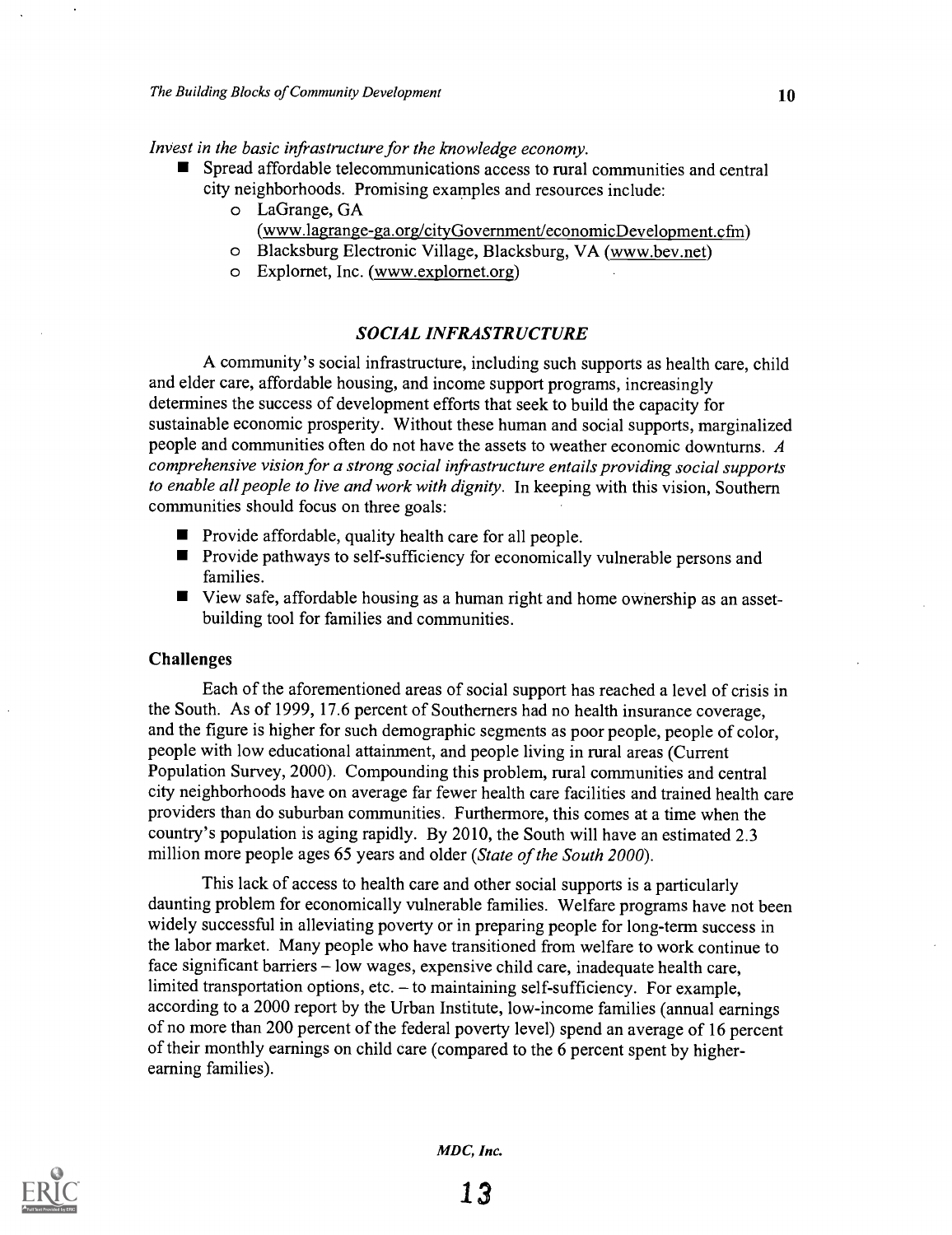Housing represents another critical social support, yet rural communities and central city neighborhoods suffer from a paucity of public and private investment in lowincome housing. In addition, local and state zoning policies often fail to encourage affordable housing development, while at the same time predatory lending that targets poor and marginalized persons has also become increasingly widespread.

#### Strategies

Provide affordable, quality health care for all people.

- Expand health insurance coverage so that more families can afford high-quality health care services.
- Increase access to health care, both by establishing more facilities in low-wealth communities and by increasing the numbers of trained health care providers serving rural areas and central city neighborhoods. Promising examples include:
	- o Rural Health Group, Halifax and Northampton Counties, NC
	- o Growing into Life Initiative, Aiken, SC
		- (www.healthforum.com/HFComHealth/asp/aiken general.asp)
- Increase access to affordable, quality care for the elderly and for those who cannot be self-sufficient.

#### Provide pathways to self-sufficiency for economically vulnerable persons and families.

- Reconfigure welfare-to-work programs to focus on poverty alleviation, continuing job skills training, and placement in jobs with opportunities for advancement. Promising examples and resources include:
	- o Federal Express Families First Partnership, Memphis, TN
	- o Marriott International's Pathways to Independence Program (www.marriottnewsroom.com)
	- o National Campaign for Jobs and Income Support (www.nationalcampaign.org)
- Increase access to affordable, quality child care. Promising examples include:
	- o Save the Children Child Care Support Center, Atlanta, GA  $(www.calib.com/peerta/inn prog/subtopics.cfm?comID=34)$
	- o Employer's Child Care Alliance, Lee County, Alabama (www.nccic.org/ccpartnerships/profiles/ecca.htm)
- Utilize income support and asset development strategies for low-income workers. Promising examples include:
	- o Individual Development Accounts (Corporation for Enterprise  $Development - www.cfed.org)$
	- o Earned Income Tax Credit (federal and state)

View safe, affordable housing as a human right and home ownership as an asset-building tool for families and communities.

- **E** Create state and local policies that encourage housing development through use of appropriate land and housing regulations and enforcement of fair mortgage lending. A promising resource is:
	- o National Low Income Housing Coalition (www.nlihc.org)



MDC, Inc.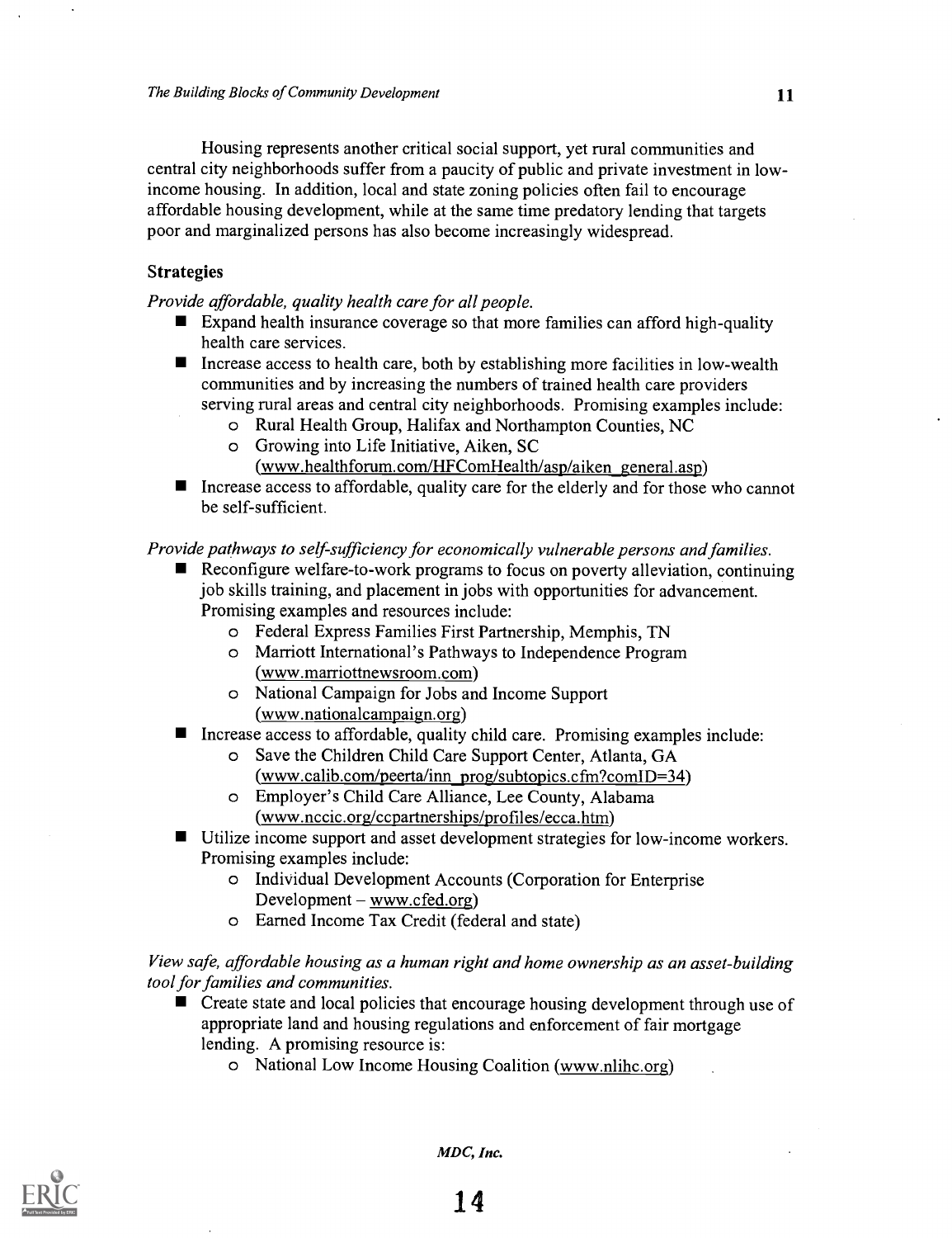- Create incentives, subsidies, and partnerships to make housing affordable for lowwealth families. Promising examples include:
	- o Atlanta Neighborhood Development Partnership, Inc. (www.andpi.org)
	- o Metropolitan Housing and CDC, Washington, NC

#### CULTURAL AND ENVIRONMENTAL STEWARDSHIP

Against a backdrop of rapid population growth and mobility, preserving cultural and environmental assets is an increasingly central aspect of economic development in Southern rural communities and central city neighborhoods that are closely tied to place. A comprehensive vision of cultural and environmental preservation entails preserving and enhancing the natural, cultural, historical, and built environments of these communities. In keeping with this vision, Southern communities should focus on three goals:

- $\blacksquare$  Preserve, develop, and capitalize upon the distinctive cultural and historical assets of the community, and define culture inclusively.
- Balance the need for development and preservation in land use and environmental stewardship.
- **Preserve clean air and water as community assets and health necessities for future** generations.

 $\mathcal{L}_{\rm{max}}$ 

 $\sim 10^{-1}$ 

 $\label{eq:2.1} \mathcal{L}_{\mathcal{A}}(x) = \mathcal{L}_{\mathcal{A}}(x) + \mathcal{L}_{\mathcal{A}}(x) = \mathcal{L}_{\mathcal{A}}(x)$ 

#### Challenges

Most communities underinvest in cultural assets as a development tool, and movements toward multiculturalism and globalization threaten to discount unique qualities of Southern people and places before they are identified and cultivated as assets. Furthermore, historical sites and symbols often carry different cultural meanings for different people and sometimes become sources of conflict. Thus, while developing cultural assets is an integral aspect of building community, it must be approached with sensitivity and understanding.

The virus-like threat of suburban sprawl represents a principal challenge to environmental preservation. According to a 1998 Sierra Club report, the Atlanta metropolitan area grew by 47 percent between 1990 and 1996. This type of unchecked growth, fed by poor land use policies, threatens both the natural environment and the quality of life in rural communities, central city neighborhoods, and suburban areas across the South. In addition, both air and water pollution threaten the environment. The physical infrastructure section of this report highlighted the public health concerns caused by pollution, but no less important is the effect environmental degradation has on a community's long-term economic outlook.

#### Strategies

Preserve, develop, and capitalize upon the distinctive cultural and historical assets of the community.

Develop tourism and business opportunities based on cultural, historical, and environmental assets. Promising examples and resources include:

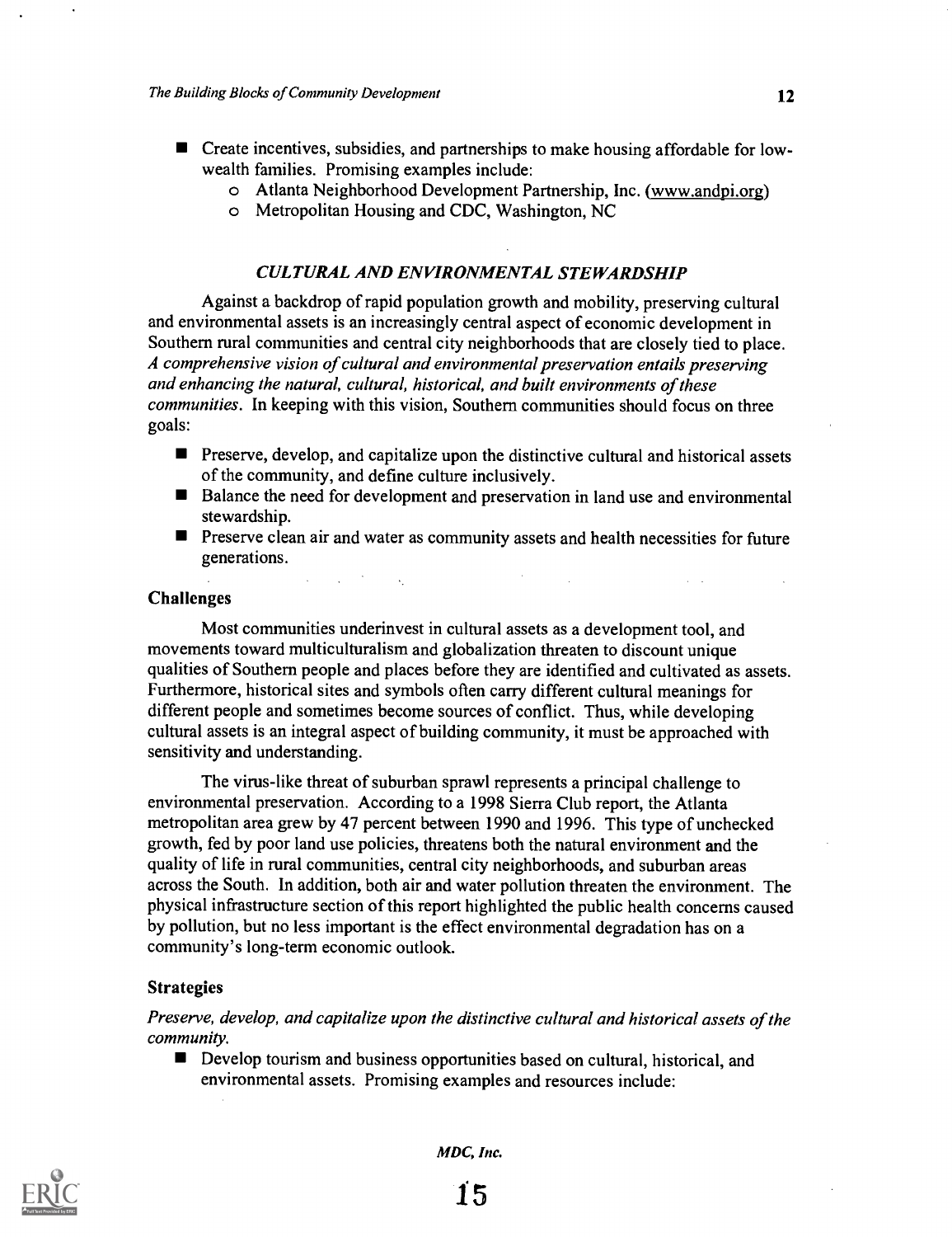- o Delta Cultural Center, Helena, AR (www.deltaculturalcenter.com)
- o Resourceful Communities Program, North Carolina Conservation Fund (www.conservationfund.org/conservation/sustain/index.html)
- o Handmade in America, Asheville, NC (www.wnccrafts.org)
- Utilize historical sites and visitor centers to value both distinctive and collective histories. Promising examples include:
	- o Birmingham Civil Rights Institute (http://bcri.bham.al.us)
	- o Museum of the New South, Charlotte, NC
		- (www.museumofthenewsouth.org)
- **Pursue collaborative and resident-influenced Main Street and neighborhood** revitalization projects. Promising examples and resources include:
	- o The National Trust for Historic Preservation's Inner City Venture Fund (www.nthp.org/community partners/loan.html)
	- o Savannah, GA

#### Balance the need for development and preservation in land use and environmental stewardship.

- **Manage sprawl and ensure smart growth by utilizing such strategies as urban** infill, open space protection, regional planning, and others. Promising examples and resources include:
	- o Baton Rouge, LA (www.planbr.com)
	- o Sea Islands (SC) Preservation Project (www.sustainable.org/casestudies/SIA PDFs/SIA South Carolina.pdf)
	- o Sierra Club (www.sierraclub.org)
- Develop more responsible and effective land use policies.

#### Preserve clean air and water as community assets and health necessities for future generations.

- Enforce and strengthen state and local regulations on pollution affecting air and water quality.
- Research, develop, and implement greener energy sources and their uses as both a business development and environmental preservation tactic.

#### CIVIC INFRASTRUCTURE

For a community to reach and maintain its full potential economically, it must be civically healthy and inclusive or its own pathologies will prevent its sustained viability. A comprehensive vision for a strong civic infrastructure entails creating a culture of civic decision-making and problem-solving that is forward looking, accountable, and inclusive. In keeping with this vision, Southern communities should focus on three goals:

- **Ensure open and accountable government that hears and values all voices.**
- Develop the civic capacity of communities to address their own challenges and opportunities.
- Bridge the fault lines of race and class that inhibit community progress and erode civic health.

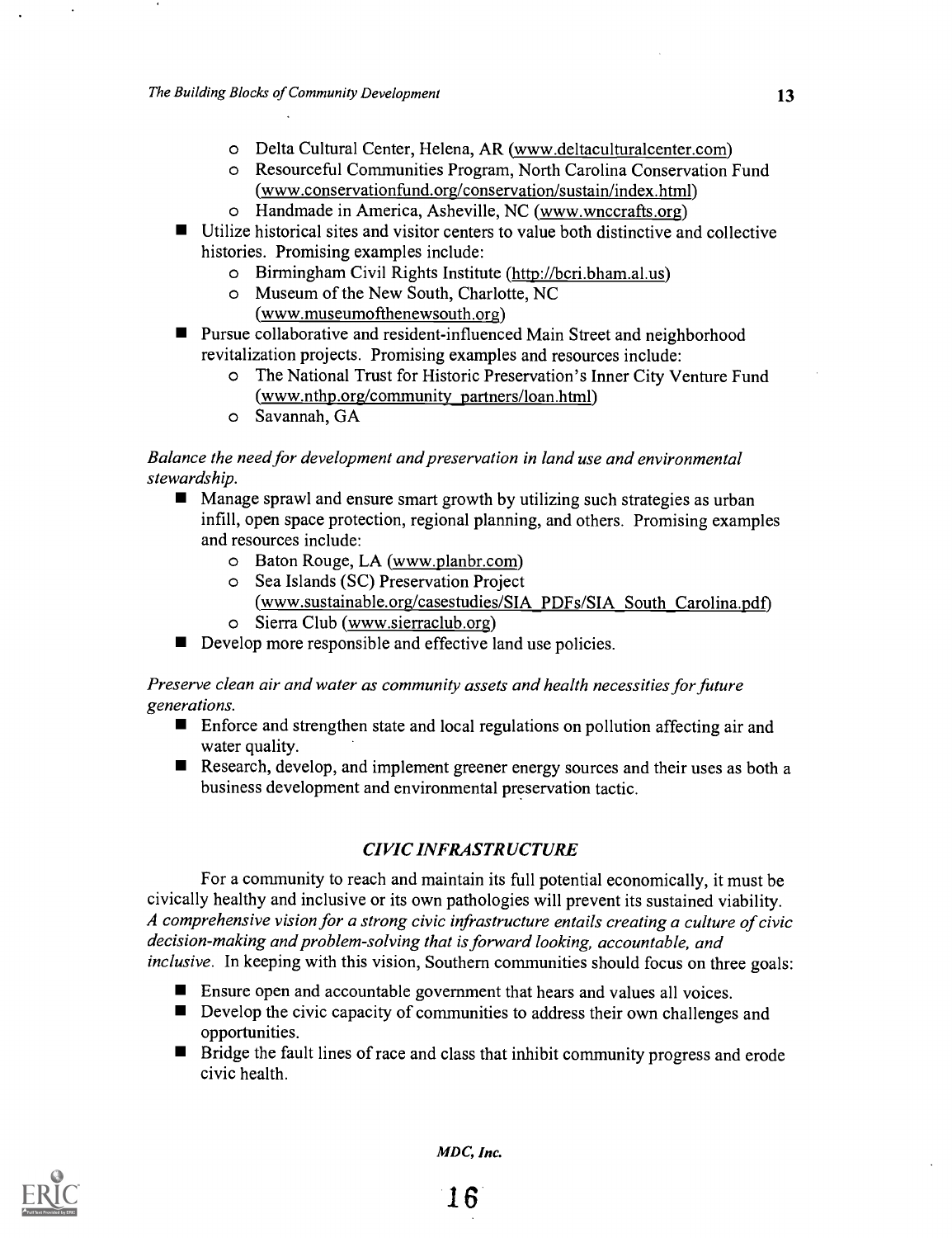#### Challenges

In many communities, the challenges to progress are deeply entrenched. For example, in rural communities and central city neighborhoods in particular, the power structures and resources often lie in the hands of a few people. The presence of an exclusive leadership network severely limits the economic possibilities of communities because it discourages entrepreneurship and innovation, limits opportunities for collaboration, and creates hindering divisions and conflicts. Very few communities feature comprehensive leadership development programs that reach people of color, people living in low-wealth neighborhoods, and others who are not part of the traditional power structure. Out-migration from rural communities and an aging population throughout the South further limit the leadership pool.

In addition, many cities and towns suffer from a disorganized or unraveled network of community relationships, signifying that building civic infrastructure will not be an easy task. Community-wide formal and informal networks are declining. Furthermore, many rural communities and central city neighborhoods lack the institutional capacity needed to foster and sustain community development efforts. Foundations and intermediaries have traditionally not done enough to support community-building processes because it has often been viewed as messy work that pursued secondary outcomes.

Finally, racial discrimination is an institutionalized reality in all sectors of society and presents a great challenge to economic development in Southern communities. Discrimination persists not solely in personal attitudes and behavior, but more insidiously in housing and lending policies, employment practices, educational and justice systems, etc. Efforts aimed at civic engagement and participation will quickly end in conflict unless from the beginning communities address these policies and other long-standing effects of historical racism.

#### Strategies

 $\mathcal{L}^{\mathcal{L}}$ 

Ensure open and accountable government that hears and values all voices.

- Engage in inclusive, equitable community visioning, planning, and implementation. Promising examples and resources include:
	- o Chattanooga Venture, Chattanooga, TN
		- (www.sustainable.org/casestudies/tennessee/TN af chattanooga.html)
	- o Study Circles Resource Center (www.studycircles.org)
- $\blacksquare$  Increase citizen political participation through grassroots mobilization. Promising examples include:
	- o Fort Worth Coalition for Community Change, Fort Worth, TX
	- o New Road Community Development Group of Exmore, Exmore, VA (http://leadershipforchange.org/awardees/awardee.php3?ID=35)

#### Develop the civic capacity of communities to address their own challenges and opportunities.

- $\blacksquare$  Identify and utilize leadership development programs that broaden and diversify the local leadership pool. Promising examples and resources include:
	- o The Common Enterprise, San Antonio, TX

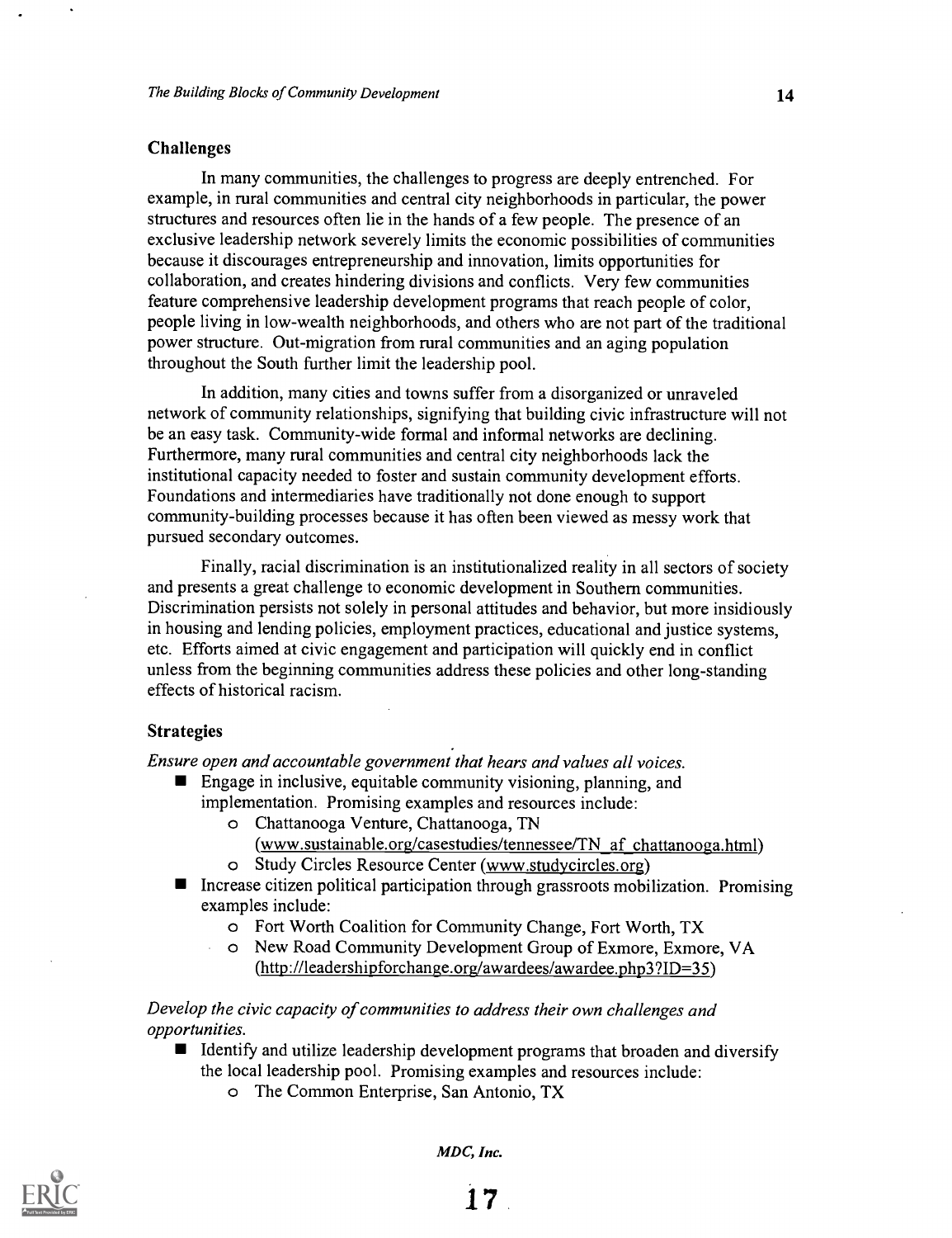o The Mary Reynolds Babcock Foundation's Grassroots Leadership Development Program (www.mrbf.org/grantmaking.htm#gld)

 $\alpha$   $\bar{\imath}$ 

 $\sim$   $\sim$ 

- Strengthen the formal and informal networks that build social capital.  $\blacksquare$
- Build the capacity of local and regional organizations that serve as catalysts for community development. Promising examples include:
	- o Ford Foundation's Rural Community College Initiative (www.mdcinc.org/rcci)
	- o Mountain Association for Community Economic Development, Berea, KY (www.maced.org)

#### Bridge the fault lines of race and class that inhibit community progress and erode civic health.

- If Identify and challenge racially discriminatory policies in the public and private sectors, maintaining an emphasis on compensating for negative effects. Promising examples include:
	- o Project Change (www.projectchange.org)
	- o People's Institute for Survival and Beyond, New Orleans, LA (www.thepeoplesinstitute.org)
- **Implement programs of racial reconciliation and community building that** recognize past and present divisions and work toward healing and reversing institutionalized practices. Promising examples include:
	- o Partnership Project, Greensboro, NC
	- o Eau Claire Community Council, Eau Claire North Columbia, SC (www.indivisible.org/SCgallerystory.htm)